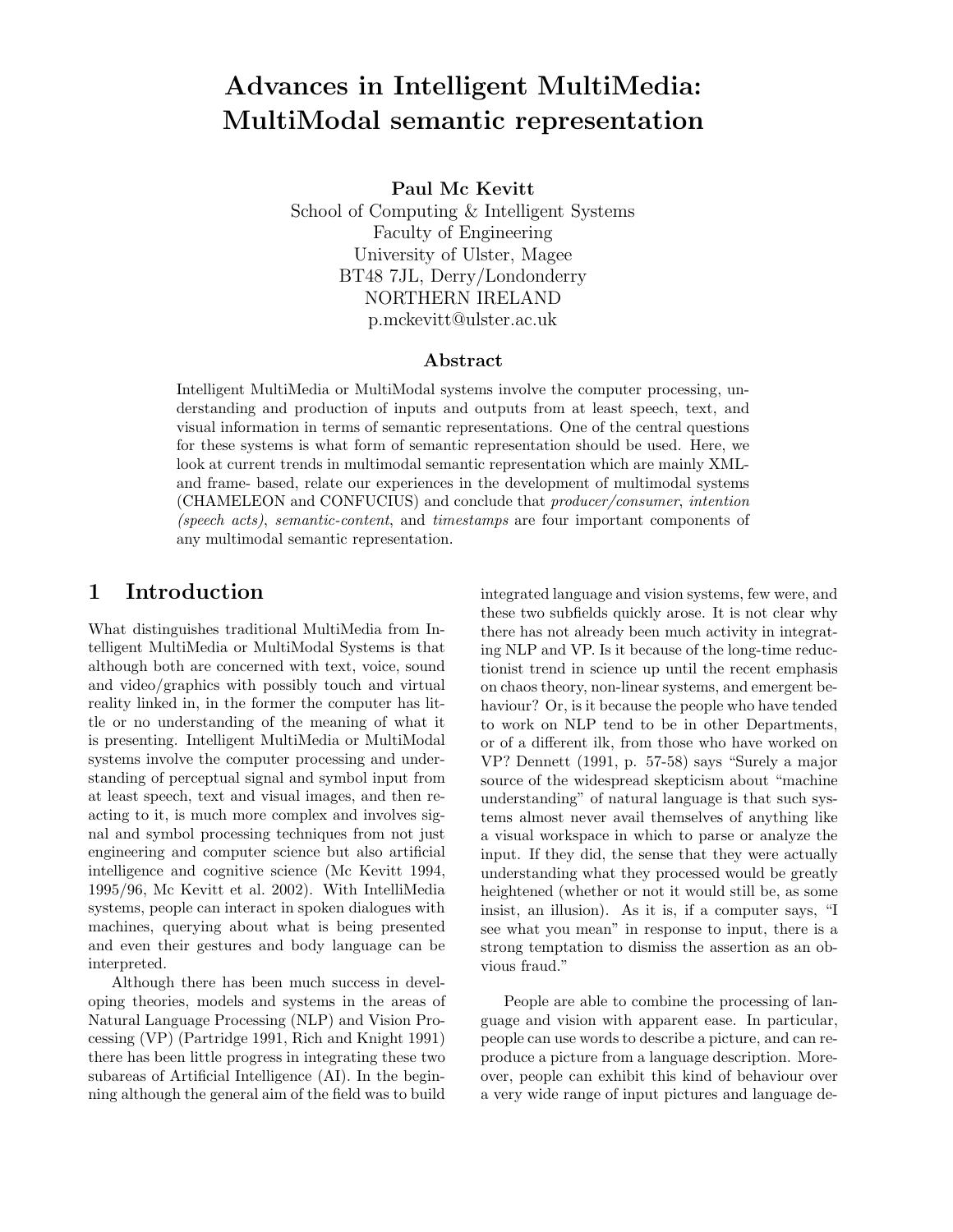scriptions. Even more impressive is the fact that people can look at images and describe not just the image itself but a set of abstract emotions evoked by it. Although there are theories of how we process vision and language, there are few theories about how such processing is integrated. There have been large debates in Psychology and Philosophy with respect to the degree to which people store knowledge as propositions or pictures (Kosslyn and Pomerantz 1977, Pylyshyn 1973).

There are at least two advantages of linking the processing of natural languages to the processing of visual scenes. First, investigations into the nature of human cognition may benefit. Such investigations are being conducted in the fields of Psychology, Cognitive Science, and Philosophy. Computer implementations of integrated VP and NLP can shed light on how people do it. Second, there are advantages for real-world applications. The combination of two powerful technologies promises new applications: automatic production of speech/text from images; automatic production of images from speech/text; and the automatic interpretation of images with speech/text. The theoretical and practical advantages of linking natural language and vision processing have also been described in Wahlster (1988).

Early work for synthesizing simple text from images was conducted by Waltz (1975) who produced an algorithm capable of labelling edges and corners in images of polyhedra. The labelling scheme obeys a constraint minimisation criterion so that only sets of consistent labellings are used. The system can be expected to become 'confused' when presented with an image where two mutually exclusive but selfconsistent labellings are possible. This is important because in this respect the program can be regarded as perceiving an illusion such as what humans see in the Necker cube. However, the system seemed to be incapable of any higher-order text descriptions. For example, it did not produce natural language statements such as "There is a cube in the picture."

A number of natural language systems for the description of image sequences have been developed (Herzog and Retz-Schmidt 1990, Neumann and Novak 1986). These systems can verbalize the behaviour of human agents in image sequences about football and describe the spatio-temporal properties of the behaviour observed. Retz-Schmidt (1991) and Retz-Schmidt and Tetzlaff (1991) describe an approach which yields plan hypotheses about intentional entities from spatio-temporal information about agents. The results can be verbalized in natural language. The system called REPLAI-II takes observations from image sequences as input. Moving objects from two-dimensional image sequences have been extracted by a vision system (Herzog et al. 1989) and spatio-

temporal entities (spatial relations and events) have been recognised by an event-recognition system. A focussing process selects interesting agents to be concentrated on during a plan-recognition process. Plan recognition provides a basis for intention recognition and plan-failure analysis. Each recognised intentional entity is described in natural language. A system called SOCCER (André et al. 1988, Herzog et al. 1989) verbalizes real-world image sequences of soccer games in natural language and REPLAI-II extends the range of capabilities of SOCCER. Here, NLP is used more for annotation through text generation with less focus on analysis.

Maa $\beta$  et al. (1993) describe a system, called Vitra Guide, that generates multimodal route descriptions for computer assisted vehicle navigation. Information is presented in natural language, maps and perspective views. Three classes of spatial relations are described for natural language references: (1) topological relations (e.g. in, near), (2) directional relations (e.g. left, right) and (3) path relations (e.g. along, past). The output for all presentation modes relies on one common 3D model of the domain. Again, Vitra emphasizes annotation through generation of text, rather than analysis, and the vision module considers interrogation of a database of digitized road and city maps rather than vision analysis.

Some of the engineering work in NLP focusses on the exciting idea of incorporating NLP techniques with speech, touchscreen, video and mouse to provide advanced multimedia interfaces (Maybury 1993, Maybury and Wahlster 1998). Examples of such work are found in the ALFresco system which is a multimedia interface providing information on Italian Frescoes (Carenini et al. 1992 and Stock 1991), the WIP system that provides information on assembling, using, and maintaining physical devices like an expresso machine or a lawnmower (André and Rist 1993 and Wahlster et al. 1993) with more recent work on interactive presentations with an animated agent in PPP (Personalised Plan Presenter) (André et al. 1996, André and Rist 2000), AiA (Adaptive Communication Assistant for Effective Infobahn Access) (André and Rist 2001) and Miau (Multiple Internet Agents for User-Adaptive Decision Support) (André et al. 2000), and a multimedia interface which identifies objects and conveys route plans from a knowledge-based cartographic information system (Maybury 1991).

Others, developing general IntelliMedia platforms include CHAMELEON (Brøndsted et al. 1998, 2001) SmartKom (Reithinger 2001, Wahlster et al. 2001) Situated Artificial Communicators (Rickheit and Wachsmuth 1996), Communicative Humanoids (Thórisson 1996, 1997), AESOPWORLD (Okada 1996, 1997) and MultiModal Interfaces like INTER-ACT (Waibel et al. 1996). Other moves towards inte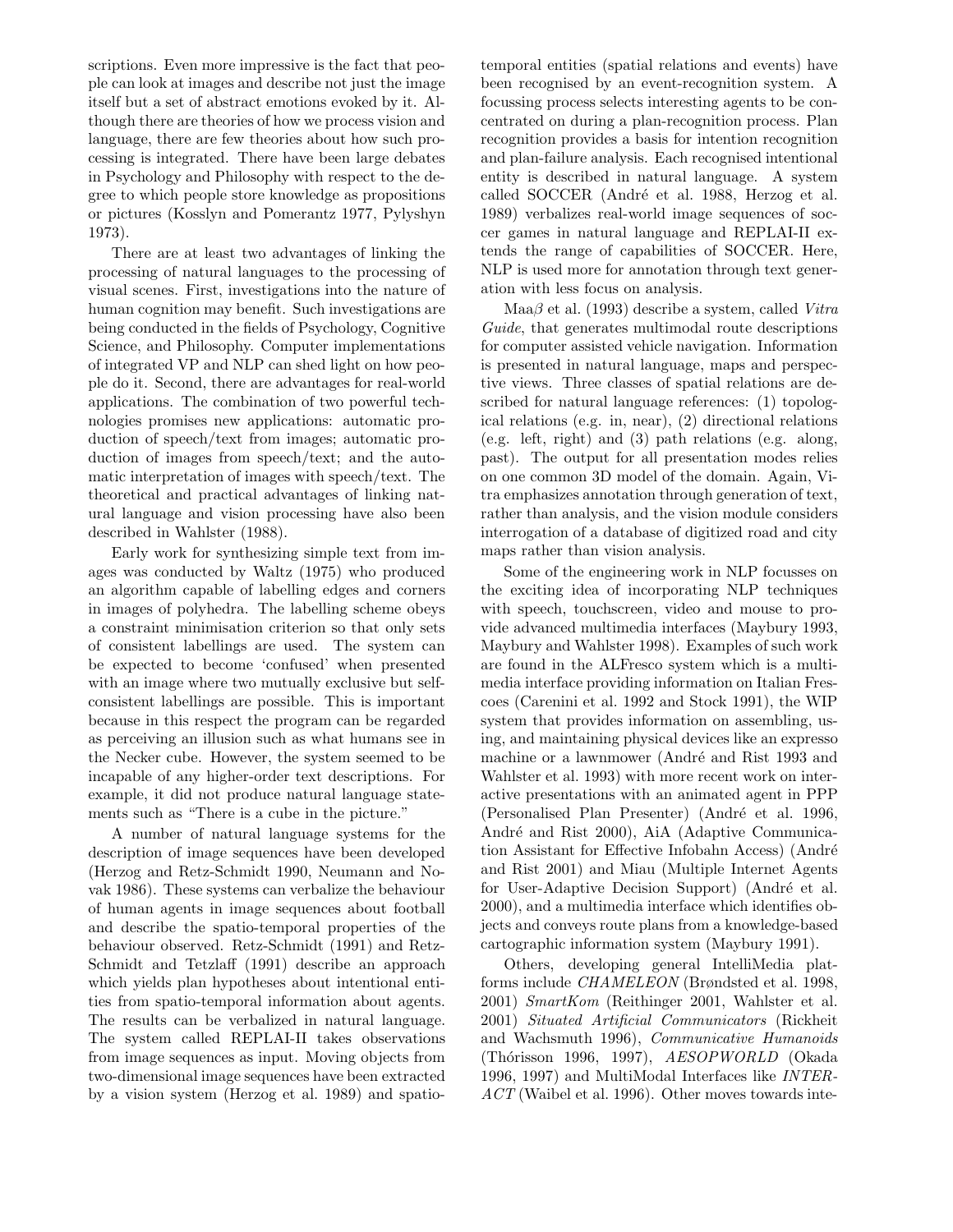gration are reported in Denis and Carfantan (1993), Granström et al. (2002), Maybury (1997), Maybury and Wahlster (1998), Mc Kevitt (1994, 1995/96), Mc Kevitt et al. (2002) and Pentland (1993).

With the current proliferation of work in the area of Intelligent MultiMedia or MultiModal Systems one of the central questions people are asking is what is the correct semantic representation. And we must keep in mind of course that multimodal semantics not only applies to multimodal systems but also to efforts on semantic markup of the World Wide Web or The Semantic Web (see Berners-Lee et al. 2001).

# 2 MultiModal semantic representation

Detailed discussions on the nature and requirements of multimodal semantic representations are to be found in Romary (2001), Maybury (2001) and Bunt and Romary (2002). Chai et al. (2002) present their views on what such a semantics should contain. It is clear that a multimodal semantic representation must support interpretation and generation, any kind of multimodal input and output and a variety of semantic theories. The representation may contain architectural, environmental, and interactional information. Architectural information includes producer/consumer of the information, information confidence, and input/output devices. Environmental representation includes timestamps and spatial information. Interactional representation includes speaker/user's state.

Much of the work in MultiModal Systems chooses frames or XML to represent multimodal semantics. Frames are used in CHAMELEON, AESOPWORLD, REA (Cassell et al. 2000), Ymir (Thorisson 1996, 1997) and WordsEye (Coyne and Sproat 2001). The semantics can be localised as in CHAMELEON where the frames are stored in a central blackboard or distributed throughout various modules as in Ymir. XML-based representations are used in BEAT (Cassell et al. 2001), SmartKom (Wahlster et al. 2001) using M3L (MultiModal Markup Language), MIAMM using MMIL (MultiModal Interface Language) (Reithinger et al. 2002), MUST (Almeida et al. 2002) using MXML (MUST XML) and IMPROVISE (Zhou and Feiner 2001).

There are other multimodal systems using alternative specialised semantic representations. Ahn et al. (1996) and Bunt et al. (1998) use type theoretical logic within the DenK system, an electronic cooperative assistant, to represent domain knowledge, dialogue context, and a context-change theory of communication. Siskind (1995) uses eventlogic truth conditions for simple spatial motion verbs

in ABIGAIL which focusses on segmenting continuous motion pictures into distinct events and classifying those events into event types. Bailey et al. (1997) use x-schemas (eXecuting schemas) and fstructs (Feature-STRUCTures) representations which combine schemata representations with fuzzy set theory. They uses a formalism of Petri nets to represent x-schemas as a stable state of a system that consists of small elements which interact with each other when the system is moving from state to state. Narayanan et al. (1995) discuss the possibility of developing visual primitives for language primitives and use Schank's (1973) Conceptual Dependency (CD) theory in a 3D language visualisation system. As an alternative to symbolic representation methods for multimodal semantics there are also connectionist methods. Sales et al. (1996) in their Neural State Machine investigate Weightless Artificial Neural Network connectionist representations for grounding visual and linguistic representations. Feldman et al. (1996) in the  $L_0$  project look at how a system can learn sentence-picture pairs. They started out using connectionist methods for grammar learning but then adopted a probabilistic framework which was thought to provide more versatile representations. Grumbach (1996) investigates how a hybrid connectionist model can be used to model implicit knowledge (e.g. sensorimotor associations) and explicit knowledge (e.g. a teacher giving verbal advice). Waibel et al. (1996) look at multimodal human computer interfaces with spoken dialogue, face recognition and gesture tracking with mainly neural network and statistical methods.

In addition to the various methods deployed for multimodal semantics within multimodal systems there are also moves from bodies, mainly industrial, to define markup languages for multimodal systems. SALT (Speech Application Language Tags) (2002) is an open standard attempt to augment existing XMLbased markup languages in order to provide spoken access to many forms of content through a wide variety of devices, to promote multimodal interaction and to enable voice on the internet. The SALT specification language defines a set of lightweight tags as extensions to commonly used Web-based markup languages. VoiceXML (2002) arose from a need to define a markup language for over-the-telephone dialogues and at a time, 1999, when many pieces of the Web infrastructure as we know it today had not matured. There are also additional semantic markup languages within the XML family of the WorldWideWeb Consortium (W3C) such as Ontology Web Language (OWL) published by the W3C's Web Ontology Working Group (OWL 2002). OWL is a derivative of DAML+OIL (DARPA Agent Markup Language, Ontology Interchange Language) Web Ontology Language (DAML+OIL 2002) and builds upon the Re-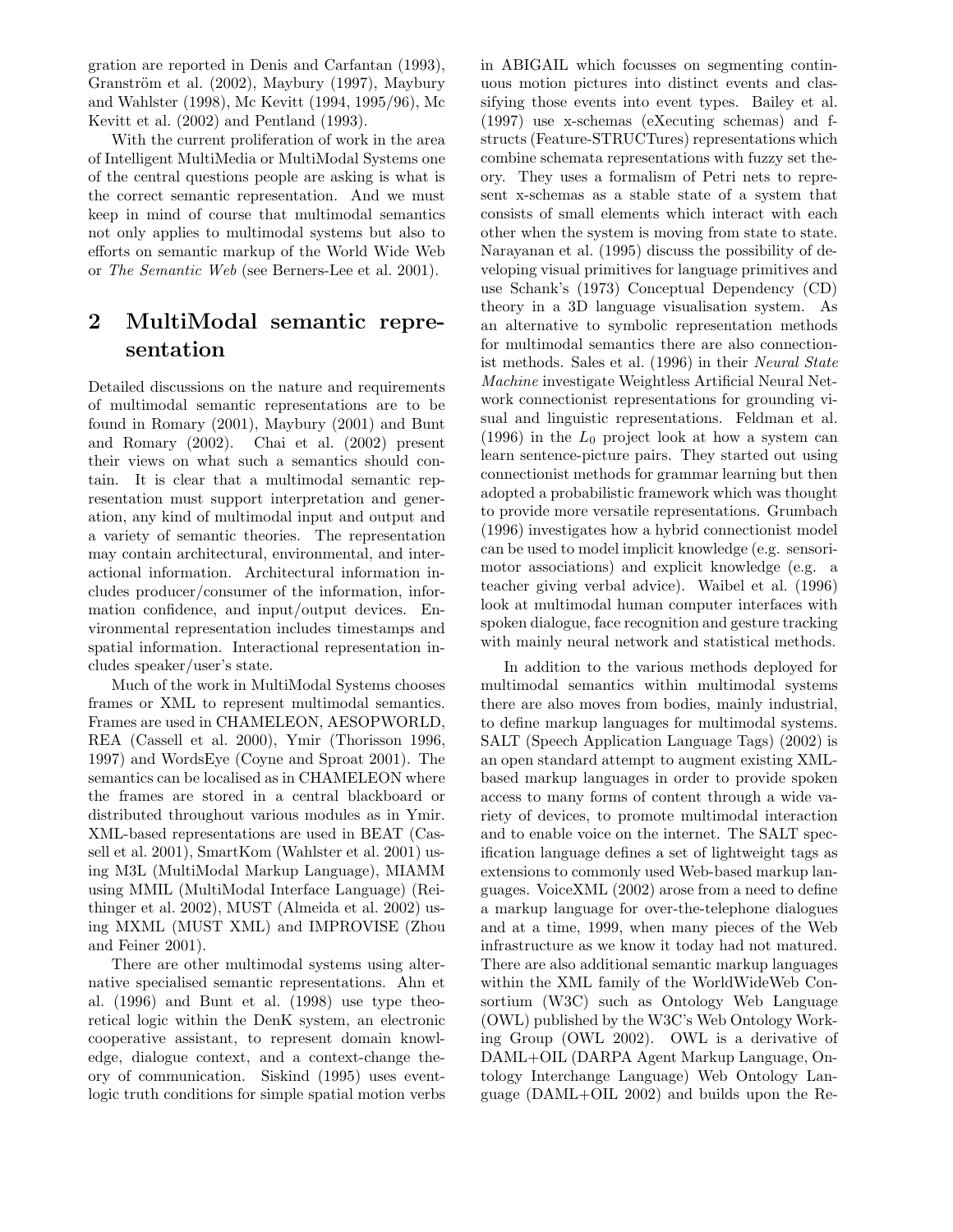source Description Framework (RDF). Also, relevant is the fact that W3C has a Working Group on Multimodal Interaction looking at Multimodal interaction on the web with specific focus on a markup specification for synchronisation across various modalities and devices with a wide range of capabilities (W3C-MMI 2002).

# 3 MultiModal experiences: CHAMELEON and CONFUCIUS

We have had experience with developing two MultiModal systems, CHAMELEON and CONFUCIUS and each system has its own requirements in terms of MultiModal semantic representation.

## 3.1 CHAMELEON

CHAMELEON has a distributed architecture of communicating agent modules processing inputs and outputs from different modalities and each of which can be tailored to a number of application domains. The process synchronisation and intercommunication for CHAMELEON modules is performed using the DACS (Distributed Applications Communication System) Inter Process Communication (IPC) software (see Fink et al. 1996) which enables CHAMELEON modules to be glued together and distributed across a number of servers. Presently, there are ten software modules in CHAMELEON: blackboard, dialogue manager, domain model, gesture recogniser, laser system, microphone array, speech recogniser, speech synthesiser, natural language processor (NLP), and Topsy as shown in Figure 1. More detail on CHAMELEON can be found in Brøndsted et al. 1998, 2001).

An initial application of CHAMELEON is the IntelliMedia WorkBench which is a hardware and software platform as shown in Figure 2. One or more cameras and lasers can be mounted in the ceiling, microphone array placed on the wall and there is a table where things (objects, gadgets, people, pictures, 2D/3D models, building plans, or whatever) can be placed. The current domain is a Campus Information System which at present gives information on the architectural and functional layout of a building. 2-dimensional (2D) architectural plans of the building drawn on white paper are laid on the table and the user can ask questions about them. Presently, there is one static camera which calibrates the plans on the table and the laser, and interprets the user's pointing while the system points to locations and draws routes with a laser. Inputs are simultaneous speech



Figure 1: Architecture of CHAMELEON



Figure 2: Physical layout of the IntelliMedia Work-Bench

and/or pointing gestures and outputs are synchronised speech synthesis and pointing. We currently run all of CHAMELEON on a standard Intel pentium computer which handles input for the Campus Information System in real-time.

## 3.2 Frame semantics

CHAMELEON's blackboard stores semantic representations produced by each of the other modules and keeps a history of these over the course of an interaction. All modules communicate through the exchange of semantic representations with each other or the blackboard. The meaning of interactions over the course of a MultiModal dialogue is represented using a frame semantics with frames in the spirit of Minsky (1975). The intention is that all modules in the system can produce and read frames. Frames are coded in CHAMELEON with messages built as predicate-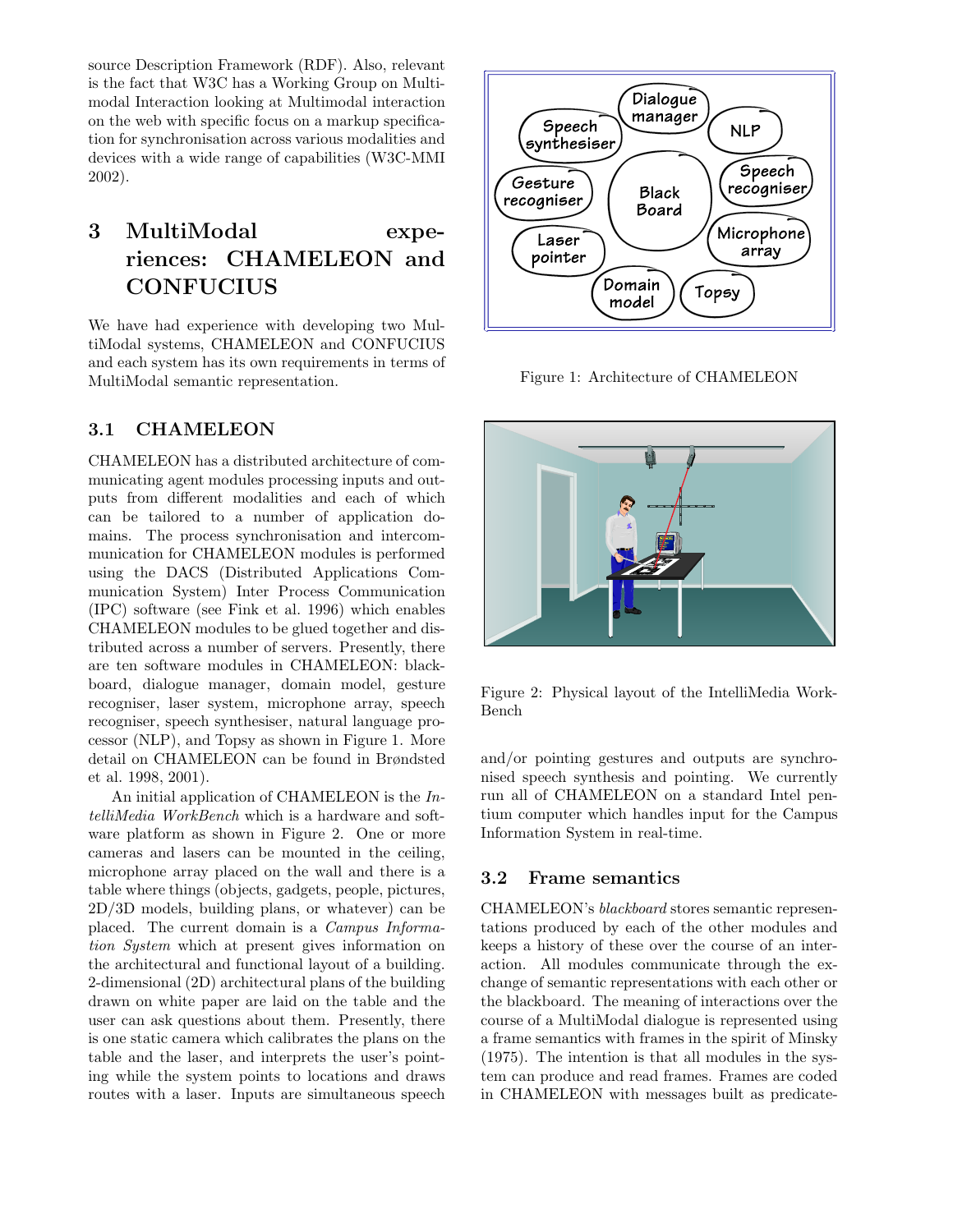argument structures following a BNF definition. The frame semantics was first presented in Mc Kevitt and Dalsgaard (1997). Frames represent some crucial elements such as module, input/output, intention, location, and timestamp. Module is simply the name of the module producing the frame (e.g. NLP). Inputs are the input recognised whether spoken (e.g. "Show me Hanne's office") or gestures (e.g. pointing coordinates) and outputs the intended output whether spoken (e.g. "This is Hanne's office.") or gestures (e.g. pointing coordinates). Timestamps can include the times a given module commenced and terminated processing and the time a frame was written on the blackboard. The frame semantics also includes representations for two key phenomena in language/vision integration: reference and spatial relations.

Frames can be grouped into three categories: (1) input, (2) output and (3) integration. Input frames are those which come from modules processing perceptual input, output frames are those produced by modules generating system output and integration frames are integrated meaning representations constructed over the course of a dialogue (i.e. all other frames). Here, we shall discuss frames with a focus more on frame semantics than on frame syntax and in fact the actual coding of frames as messages within CHAMELEON has a different syntax.

### 3.2.1 Input frames

An input frame takes the general form:

[MODULE INPUT: input INTENTION: intention-type TIME: timestamp]

where MODULE is the name of the input module producing the frame, INPUT can be at least UT-TERANCE or GESTURE, input is the utterance or gesture and intention-type includes different types of utterances and gestures. An utterance input frame can at least have intention-type (1) query?, (2) instruction! and (3) declarative. An example of an utterance input frame is:

[SPEECH-RECOGNISER UTTERANCE: (Point to Hanne's office) INTENTION: instruction! TIME: timestamp]

A gesture input frame is where intention-type can be at least  $(1)$  pointing,  $(2)$  mark-area, and  $(3)$ indicate-direction. An example of a gesture input frame is:

[GESTURE GESTURE: coordinates (3, 2) INTENTION: pointing TIME: timestamp]

## 3.2.2 Output frames

An output frame takes the general form:

[MODULE INTENTION: intention-type OUTPUT: output TIME: timestamp]

where MODULE is the name of the output module producing the frame, intention-type includes different types of utterances and gestures and OUTPUT is at least UTTERANCE or GESTURE. An utterance output frame can at least have intention-type (1) query? (2) instruction!, and (3) declarative. An example utterance output frame is:

### [SPEECH-SYNTHESIZER

INTENTION: declarative UTTERANCE: (This is Hanne's office) TIME: timestamp]

A gesture output frame can at least have intention-type (1) description (pointing), (2) description (route), (3) description (mark-area), and (4) description (indicate-direction). An example gesture output frame is:

#### [LASER

INTENTION: description (pointing) LOCATION: coordinates (5, 2) TIME: timestamp]

#### 3.2.3 Integration frames

Integration frames are all those other than input/output frames. An example utterance integration frame is:

#### [NLP

INTENTION: description (pointing)

LOCATION: office (tenant Hanne) (coordinates  $(5, 2)$ 

UTTERANCE: (This is Hanne's office)

TIME: timestamp]

Things become even more complex with the occurrence of references and spatial relationships: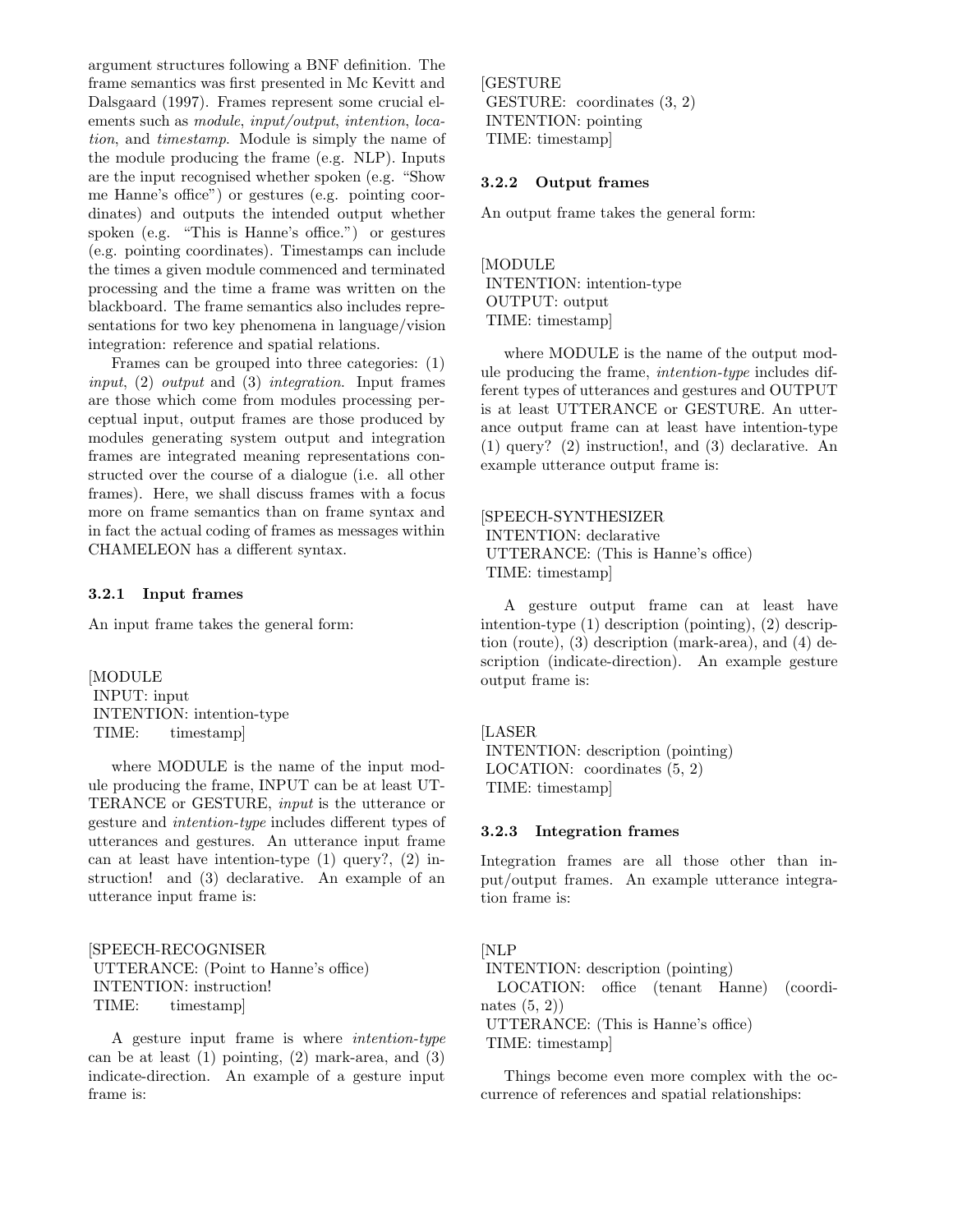[MODULE INTENTION: intention-type LOCATION: location LOCATION: location LOCATION: location SPACE-RELATION: beside REFERENT: person LOCATION: location TIME: timestamp]

An example of such an integration frame is:

[DOMAIN-MODEL INTENTION: query? (who) LOCATION: office (tenant Hanne) (coordinates (5, 2)) LOCATION: office (tenant Jørgen) (coordinates (4, 2)) LOCATION: office (tenant Børge)  $(c$ oordinates  $(3, 1)$ SPACE-RELATION: beside REFERENT: (person Paul-Dalsgaard) LOCATION: office (tenant Paul-Dalsgaard)  $(c$ oordinates  $(4, 1)$ 

TIME: timestamp]

We have reported complete blackboard histories for the instruction "Point to Hanne's office" and the query "Whose office is this?"  $+$  [pointing] (exophoric/deictic reference) in Mc Kevitt and Dalsgaard (1997) and Brøndsted et al. (1998). With respect of spatial relations we derive all the frames appearing on the blackboard for the example: "Who's in the office beside him?' in Mc Kevitt (2000).

To summarise, in CHAMELEON and the IntelliMedia Workbench we have found that producer/consumer, intention (speech acts), semanticcontent, and timestamps are four important components of any multimodal semantic representation. With respect of multimodal semantic-content there is a requirement of representing two key elements of multimodal systems: reference and spatial relations.

# 4 Seanchaí

Within an intelligent multimedia storytelling platform called Seanchaí we are interested in generating 3D animation automatically. Seanchaí will perform multimodal storytelling generation, interpretation and presentation and consists of Homer, a storytelling generation module, and CONFUCIUS, a storytelling interpretation and presentation module (see Figure 3). The output of the former module could be fed as input to the latter. Homer focuses on natural language story generation. It will receive two types

of input from the user, (1) either the beginning or the ending of a story in the form of a sentence, and (2) stylistic specifications, and outputs natural language stories; and CONFUCIUS focuses on story interpretation and multimodal presentation. It receives input natural language stories or (play/movie) scripts and presents them with 3D animation, speech and nonspeech audio.



Figure 3: Intelligent multimodal storytelling platform – Seancha´ı

The knowledge base and its visual knowledge semantic representation are used in CONFUCIUS (see Figure 4), and they could also be adopted in other vision and natural language processing integration applications. The dashed part in the figure includes the prefabricated objects such as characters, props, and animations for basic activities, which will be used in the Animation generation module. When the input is a story, it will be transferred to a script by the script writer, then parsed by the *script parser* and the natural language processing module respectively. The modules for Natural Language Processing (NLP), Text to Speech (TTS) and sound effects operate in parallel. Their outputs will be fused at code combination, which generates a holistic 3D world representation including animation, speech and sound effects. NLP will be performed using Gate and Word-Net, TTS will be performed using Festival or Microsoft Whistler, VRML (Virtual Reality Modelling Language) will be used to model the story 3D virtual world, and visual semantics is represented using a Prolog-like formalism.

## 4.1 Visual knowledge representation

Existing multimodal semantic representations within various intelligent multimedia systems may represent the general organisation of semantic structure for various types of inputs and outputs and are usable at various stages such as media fusion and pragmatic aspects. However, there is a gap between highlevel general multimodal semantic representation and lower-level representation that is capable of connecting meanings across modalities. Such a lower-level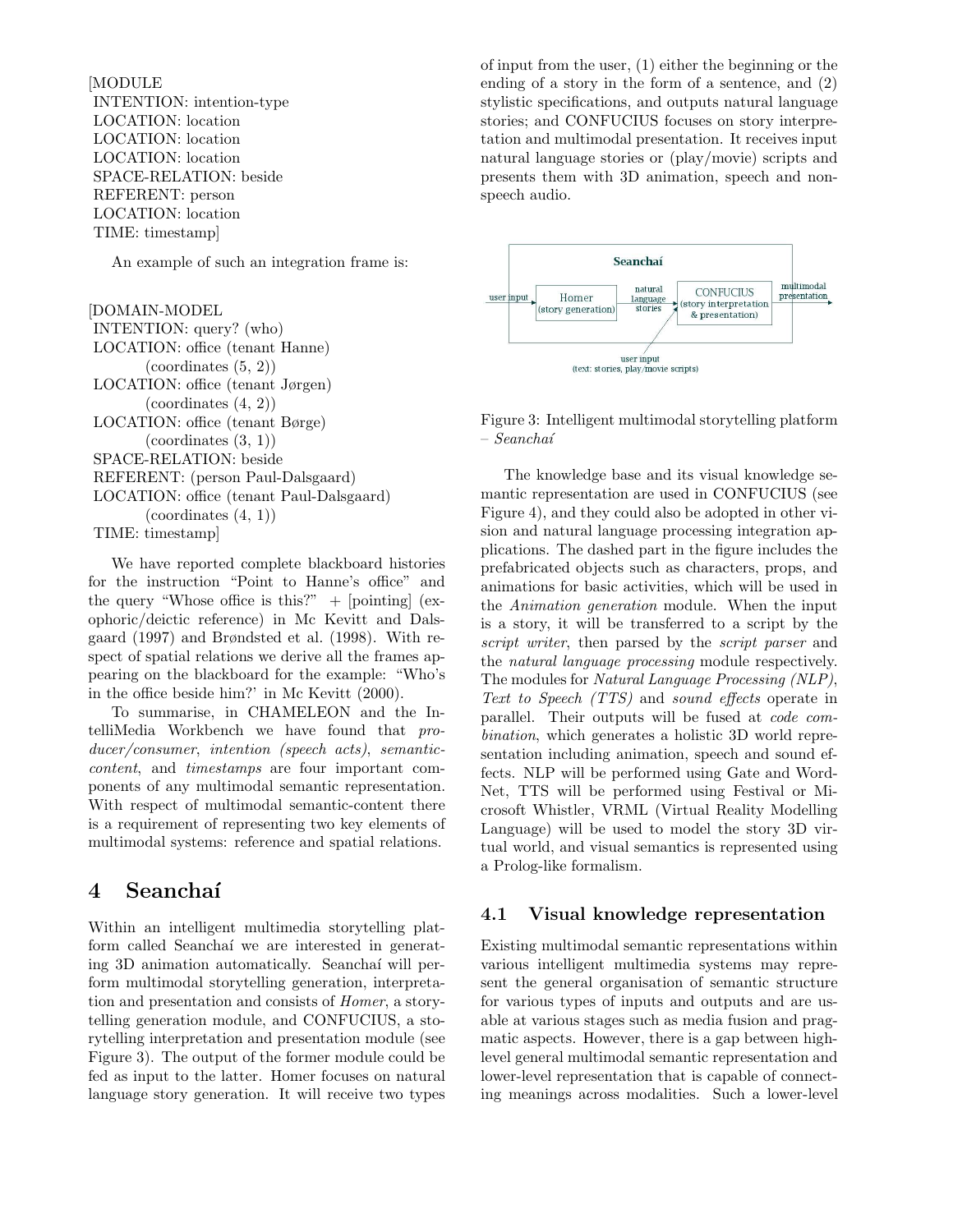

Figure 4: System architecture of CONFUCIUS

meaning representation, which links language modalities to visual modalities, is proposed in Ma and Mc Kevitt (2003, 2005). Figure 5 illustrates the multimodal semantic representation of CONFUCIUS. It is composed of language, visual and non-speech audio modalities. Between the multimodal semantics and each specific modality there are two levels of representation: one is a high-level multimodal semantic representation which is media-independent, the other is an intermediate level media-dependent representation. CONFUCIUS will use an XML-based representation for high-level multimodal semantics and an extended predicate-argument representation for intermediate representation which connects language with visual modalities as shown in Figure 5. Our visual semantics decomposition method is at the intermediate representation level (see Ma and Mc Kevitt 2003, 2005). It is suitable for implementation in the 3D graphic modelling language VRML. It will be translated to VRML code by a Java program in CONFU-CIUS. We also plan to include non-speech audio in the media-dependent and media-independent semantic representations.



## Figure 5: MultiModal semantic representation in CONFUCIUS

The predicate-argument format we apply to represent verb semantics has a Prolog-inspired nomenclature. Each non-atomic action is defined by one or more subgoals, and the name of every goal/subgoal reveals its purpose and effect. Primitives 1 through 14 are basic primitive actions in our framework (Figure 6). We do not claim that these fourteen cover all the necessary primitives needed in modelling observable verbs.  $13<sup>1</sup>$  and  $14<sup>2</sup>$  are actually not primitive actions, but they are necessary in processing complex space displacement. In the first twelve primitives, 1-3 describe position movement, 4 and 5 concern orientation changes, 6-9 focus on alignment, 10 is a composite action (not atomic) composed by lower level primitives, and 11, 12 concern size (shape) changes. Figure 7 illustrates the hierarchical structure of the twelve primitives. Higher level actions are defined by lower level ones. For instance, alignment operations are composed by move() and/or moveTo() predicates. Definitions of the primitives are given in Ma and Mc Kevitt (2003).

- 1) move(obj, xInc, yInc, zInc)
- 2) moveTo(obj, loc)
- 3) moveToward(obj, loc, displacement)
- 4) rotate(obj, xAngle, yAngle, zAngle)
- 5) faceTo(obj1, obj2)
- 6) alignMiddle(obj1, obj2, axis)
- 7) alignMax(obj1, obj2, axis)
- 8) alignMin(obj1, obj2, axis)
- 9) alignTouch(obj1, obj2, axis)
- 10) touch(obj1, obj2, axis) (for the relation of support and contact)
- 11) scale(obj, rate) (scale up/down, change size)
- 12) squash(obj, rate, axis) (squash or lengthen an object)
- 13) group(x, [y|\_], newObj)
- 14) ungroup(xyList, x, yList)

Figure 6: Basic predicate-argument primitives within **CONFUCIUS** 

The predicate-argument primitives can be used to provide definitions of visual semantics of verbs. For example,

```
Example 1, jump^3:
```
 $jump(x):$ 

type(x, Animal),

<sup>&</sup>lt;sup>1</sup>As is the convention in the programming language Prolog, arguments can be replaced by an underscore if they are undetermined.

<sup>&</sup>lt;sup>2</sup>ungroup element x from a list which contains it. yList is the rest of the list after deleting x from the original list. This is also a basic list operation in Prolog.

<sup>3</sup>Semantic constraint – declare an instance of the type 'Animal'. Metaphor usage of vegetal or inanimate characters is not considered here.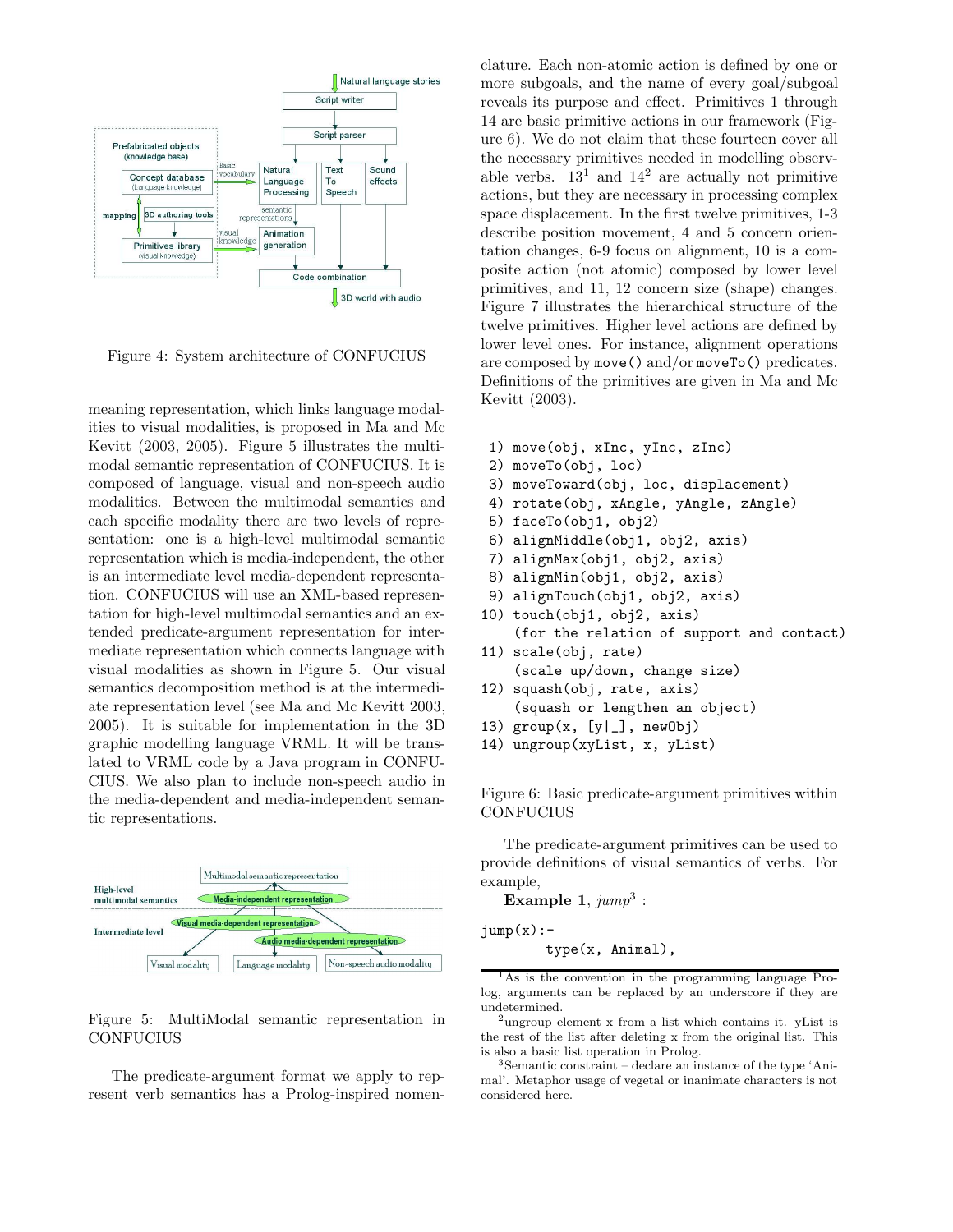

Figure 7: Hierarchical structure of CONFUCIUS' primitives

```
move(x.feet, , HEIGHT, , )move(x.body, -, HEIGHT, -),move(x.feet, _ -, -HEIGHT, _ -).
```
Example 2, call:

– as in "A is calling B" (verb tense is not considered here because it is at sentence level rather than word level). This is one word-sense of call where calling is conducted by telephone. Here is the definition of one word-sense of call which is at the first level of the visual semantic verb representation hierarchy:

```
call(a):
```

```
type(a, Person),
type(tel, Telephone),
pickup(a, tel.receiver, a.leftEar),
dial(a, tel.keypad),
speak(a, tel.receiver),
putdown(a, tel.receiver, tel.set).
```
Further examples are given in Ma and Mc Kevitt (2003).

To summarise, in CONFUCIUS we have found that as in CHAMELEON higher-level mediaindependent semantic representations will be important in forms such as XML and frames but also that intermediate-level media-dependent representations will be necessary in order to represent fully correspondences between modalities.

# 5 Discussion

Our experience with MultiModal semantic representation is that the representations required are dependent on the applications at hand and also MultiModal system architectures. This is also clear from the discussions found in Romary (2001), Maybury (2001) and Bunt and Romary (2002). There are requirements for higher-level media-independent representations but also lower-level more media-dependent representations. We argue that producer/consumer, intention (speech acts), semantic-content, and timestamps are four important components of any higherlevel multimodal semantic representation.

Many of the requirements in multimodal semantic representation come from the need to integrate information from different modalities. In terms of language and vision integration there are requirements for mapping the language and visual information into semantic components which can be fused and integrated and will be necessary for answering queries such as "Whose office is this?" In terms of language and computer graphics integration there are requirements for determining the visual meaning of language actions (verbs) so that for example, language can be mapped into graphical presentations automatically. So for example with the verb "close" there could be three visual definitions: closing of a normal door (rotation on y axis), closing of a sliding door (moving on x axis), or closing of a rolling shutter door (a combination of rotation on x axis and moving on y axis).

Two key problems in language and vision integration are reference (see Brøndsted 1999, Kievet et al. 2001) and spatial relations (see Mc Kevitt 2000, Zelinsky-Wibbelt 1993), i.e. in multimodal systems there are regular deictic references to the visual context and also numerous spatial relations. Hence, it is a necessary requirement for adequate semanticcontent representations to incorporate mechanisms for representing spatial relations and reference.

# 6 Conclusion and future work

Although traditional and Intelligent MultiMedia or MultiModal Systems are both concerned with text, voice, sound and video/graphics, with the former the computer has little or no understanding of the meaning of what it is presenting and this is what distinguishes the two. With the current proliferation of multimodal systems the question that everyone is asking is what is the correct multimodal meaning representation. From our experience in developing two multimodal systems, one which integrates the processing of spoken dialogue and vision for both input and output (CHAMELEON) and one which translates text stories into multimodal presentations with 3D graphics, spoken dialogue and non-speech audio (CONFUCIUS) we conclude that multimodal semantic representation: (1) depends on the task at hand, (2) depends on the system architecture, (3) will be necessary at different levels (media-independent and dependent) (4) will have at least the following four important components: producer/consumer, intention (speech acts), semantic-content, and timestamps (5) will have many forms of representation such as frames, XML, formal logics, event-logic truth conditions, X-schemas and f-structs or connectionist models. With respect of multimodal semanticcontent there is a requirement of representing two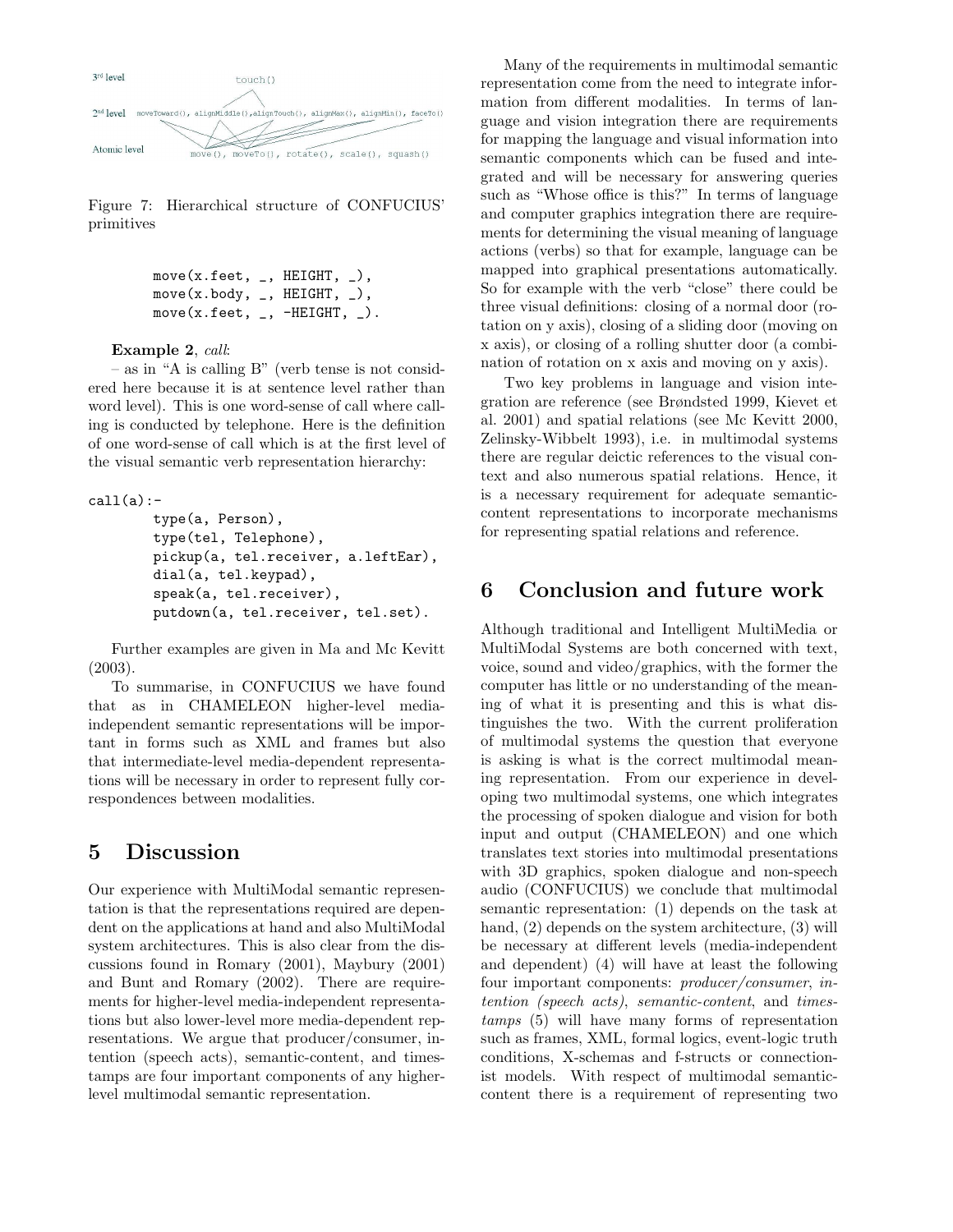key elements of multimodal systems: reference and spatial relations. With respect of multimodal system architectures there are interesting questions as to where multimodal semantic representations lie in systems and whether all the semantics is contained in one single blackboard (CHAMELEON) or distributed throughout the system (Ymir and SmartKom).

Future work will involve experimenting with various semantic representations and architectures with numerous applications and as we have found with knowledge representation in artificial intelligence it may be the case that no single representation is the correct one but more significant will be how we use the representation and what can be achieved with it in terms of multimodality.

# References

- Ahn, R., R.J. Beun, T. Borghuis, H.C. Bunt and C. van Overveld (1995) The DENK architecture: a fundamental approach to user-interfaces. In Integration of natural language and vision processing (Vol. I): computational models and systems, P. Mc Kevitt (Ed.), 267-281. Dordrecht, The Netherlands: Kluwer Academic Publishers.
- Almeida, L., I. Amdal, N. Beires, M. Boualem, L. Boves, E. den Os, P. Filoche, R. Gomes, J.E. Knudsen, K. Kvale, J. Rugelbak, C. Tallec and N. Warakagoda (2002) Implementing and evaluating a multimodal and multilingual tourist guide. In Proc. of the International CLASS Workshop on Natural, Intelligent and Effective interaction in MultiModal Dialogue Systems, Copenhagen, Denmark, 28-29 June.
- André, Elisabeth, G. Herzog, and T. Rist (1988) On the simultaneous interpretation of real-world image sequences and their natural language description: the system SOCCER. In *Proceedings* of the 8th European Conference on Artificial Intelligence, 449-454, Munich, Germany.
- André, Elisabeth and Thomas Rist (1993) The design of illustrated documents as a planning task. In Intelligent multimedia interfaces, M. Maybury (Ed.), 75-93. Menlo Park, CA: AAAI Press.
- André, E., J. Müller and T. Rist (1996) The PPP persona: a multipurpose animated presentation agent. In Advanced Visual Interfaces, T. Catarci, M.F. Constabile, S. Levialdi and G. Santucci (Eds.), 245-247. New York, USA: ACM Press.
- André, E. and T. Rist (2000) Presenting through performing: on the use of multiple lifelike characters in knowledge-based presentation systems. In Proc. of the Second International Conference on Intelligent User Interfaces (IUI 2000), Los Angeles, CA, USA, 1-8.
- André, E., T. Rist, S. van Mulken, M. Klesen and S. Baldes (2000) The automated design of believeable dialogues for animated presentation teams. In Embodied conversational agents, J. Cassell, J. Sullivan, S. Prevost and E. Churchill (Eds.), 220- 255. Cambridge, MA: The MIT Press.
- André, E. and T. Rist  $(2001)$  Controlling the behaviour of animated presentation agents in the interface: scripting vs. instructing. In AI Maga $zine, 22(4), 53-66.$
- Bailey, D., J. Feldman, S. Narayanan & G. Lakoff (1997) Modeling embodied lexical development. In Proceedings of the Nineteenth Annual Conference of the Cognitive Science Society (CogSci97), 19-24, Stanford, CA, USA.
- Berners-Lee, T., J. Hendler and O. Lassila (2001) The semantic web. In *Scientific American*, May.
- Brøndsted, T. (1999) Reference problems in CHAMELEON. In Proc. of the ESCA Tutorial and Research Workshop on Interactive Dialogue in MultiModal Systems (IDS-99), Paul Dalsgaard, Paul Heisterkamp and Chin-Hui Lee (Eds.), 133-136. Kloster Irsee, Germany, June.
- Brøndsted, T., P. Dalsgaard, L.B. Larsen, M. Manthey, P. Mc Kevitt, T.B. Moeslund & K.G. Olesen (1998) A platform for developing Intelligent MultiMedia applications. Technical Report R-98- 1004, Center for PersonKommunikation (CPK), Institute of Electronic Systems (IES), Aalborg University, Denmark, May.
- Brøndsted, T., P. Dalsgaard, L.B. Larsen, M. Manthey, P. Mc Kevitt, T.B. Moeslund & K.G. Olesen (2001) The IntelliMedia WorkBench an Environment for Building Multimodal Systems. In Advances in Cooperative Multimodal Communication: Second International Conference, CMC'98, Tilburg, The Netherlands, January 1998, Selected Papers, H. Bunt and R.J. Beun (Eds.), 217-233. Lecture Notes in Artificial Intelligence (LNAI) series, LNAI 2155, Berlin, Germany: Springer Verlag.
- Bunt, H.C., R. Ahn, R.J. Beun, T. Borghuis and C. van Overveld (1998) Multimodal cooperation with the DENK system. In Multimodal Human-Computer Communication, H.C. Bunt, R.J. Beun and T. Borghuis (Eds.), 1-12. Berlin, Germany: Springer-Verlag.
- Bunt, H. and L. Romary (2002) Towards multimodal content representation. In International standards of terminology and language resources management, LREC 2002, Las Palmas, Spain.
- Carenini, G., F. Pianesi, M. Ponzi and O. Stock (1992) Natural language generation and hypertext access. IRST Technical Report 9201-06, Instituto Per La Scientifica E Tecnologica, Loc. Pant e Di Povo, I-138100 Trento, Italy.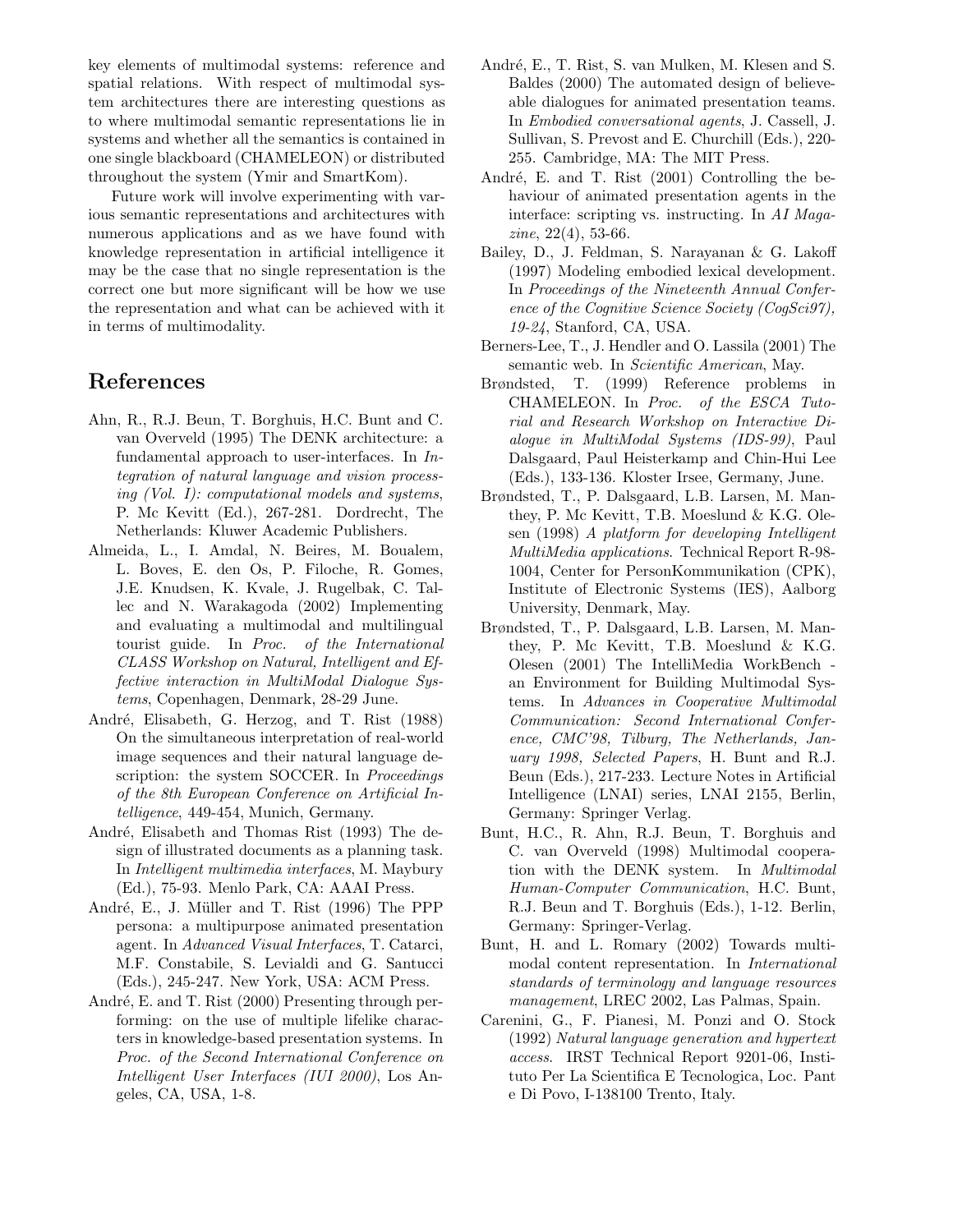- Cassell, J., J. Sullivan, S. Prevost and E. Churchill (Eds.) (2000) Embedded conversational agents. Cambridge, MA: MIT Press.
- Cassell, J., H. Vilhjalmsson and T. Bickmore (2001) BEAT: the behaviour expression animation toolkit. In SIGGRAPH 2001 Conference Proceedings, Los Angeles, August 12-17, 477-486.
- Chai, J. S. Pan and M.X. Zhou (2002) MIND: semantics based multimodal interpretation framework. In Proc. of the International CLASS Workshop on Natural, Intelligent and Effective interaction in MultiModal Dialogue Systems, Copenhagen, Denmark, 28-29 June.
- Coyne, B & R. Sproat (2001) WordsEye: an automatic text-to-scene conversion system. In  $AT \& T$ Labs. Computer Graphics Annual Conference, SIGGRAPH 2001 Conference Proceedings, Los Angeles, Aug 12-17, 487-496.
- DAML+OIL (2002) DAML+OIL reference description. http://www.w3.org/TR/daml+oil-reference.
- Denis, M. and M. Carfantan (Eds.) (1993) Images  $et$  langages: multimodalité et modelisation cognitive. Actes du Colloque Interdisciplinaire du Comité National de la Recherche Scientifique, Salle des Conférences, Siège du CNRS, Paris, April.
- Dennett, Daniel (1991) Consciousness explained. Harmondsworth: Penguin.
- Feldman, J., G. Lakoff, D. Bailey, S. Narayanan, T. Regier and A. Stolcke (1996)  $L_0$  – the first five years of an automated language acquisition project. In Integration of natural language and vision processing (Vol. III): theory and grounding representations, P. Mc Kevitt (Ed.), 205-231. Dordrecht, The Netherlands: Kluwer Academic Publishers.
- Fink, G.A., N. Jungclaus, H. Ritter, and G. Sagerer (1995) A communication framework for heterogeneous distributed pattern analysis. In Proc. International Conference on Algorithms and Applications for Parallel Processing, V. L. Narasimhan (Ed.), 881-890. IEEE, Brisbane, Australia.
- Granström, Björn, David House and Inger Karlsson (Eds.) (2002) Multimodality in language and Speech systems. Dordrecht, The Netherlands: Kluwer Academic Publishers.
- Grumbach, A. (1996) Grounding symbols into perceptions. In Integration of natural language and vision processing (Vol. III): theory and grounding representations, P. Mc Kevitt (Ed.), 233-248. Dordrecht, The Netherlands: Kluwer Academic Publishers.
- Herzog, G. and G. Retz-Schmidt (1990) Das System SOCCER: Simultane Interpretation und naturalichsprachliche Beschreibung zeitveran-

derlicher Szenen. In Sport und Informatik, J. Perl (Ed.), 95-119. Schorndorf: Hofmann.

- Herzog, G., C.-K. Sung, E. Andre, W. Enkelmann, H.-H. Nagel, T. Rist, and W. Wahlster (1989) Incremental natural language description of dynamic imagery. In Wissenbasierte Systeme. 3. Internationaler GI-Kongress, C. Freksa and W. Brauer (Eds.), 153-162. Berlin: Springer-Verlag.
- Kievet, L, P. Piewek, R. Jan-Beun and H. Bunt (2001) Multimodal cooperative resolution of referential expressions in the DENK system. In Advances in Cooperative Multimodal Communication: Second International Conference, CMC'98, Tilburg, The Netherlands, January 1998, Selected Papers, H.C. Bunt and R.J. Beun (Eds.), 197-214. Lecture Notes in Artificial Intelligence (LNAI) series, LNAI 2155, Berlin, Germany: Springer-Verlag.
- Kosslyn, S.M. and J.R. Pomerantz (1977) Imagery, propositions and the form of internal representations. In Cognitive Psychology, 9, 52-76.
- Ma, Minhua and Paul Mc Kevitt (2003) Semantic representation of events in 3D animation. In Proc. of the Fifth International Workshop on Computational Semantics (IWCS-5), Harry Bunt, Reinhard Muskens and Elias Thiesse (Eds.). Tilburg University, Tilburg, The Netherlands, January.
- Ma, Minhua and Paul Mc Kevitt (2005) Visual semantics and ontology of eventive verbs. In Natural Language Processing - IJCNLP-04, First International Joint Conference, Hainan Island, China, March 22-24, 2004, Keh-Yih Su, Jun-Ichi Tsujii, Jong-Hyeok Lee and Oi Yee Kwong (Eds.), 187-196. Lecture Notes in Artificial Intelligence (LNAI) series, LNCS 3248. Berlin, Germany: Springer Verlag.
- Maaβ, Wolfgang, Peter Wizinski, Gerd Herzog (1993) VITRA GUIDE: Multimodal route descriptions for computer assisted vehicle navigation. Bereich Nr. 93, Universitat des Saarlandes, FB 14 Informatik IV, Im Stadtwald 15, D-6600, Saarbrucken 11, Germany, February.
- Maybury, Mark (1991) Planning multimedia explanations using communicative acts. In Proceedings of the Ninth American National Conference on Artificial Intelligence (AAAI-91), Anaheim, CA, July 14-19.
- Maybury, Mark (Ed.) (1993) Intelligent multimedia interfaces. Menlo Park, CA: AAAI Press.
- Maybury, Mark (Ed.) (1997) Intelligent multimedia information retrieval. Menlo Park, CA: AAAI/MIT Press.
- Maybury, M. (2001) Would you build your dream house without a blueprint?, Working group on software architectures for MultiModal Systems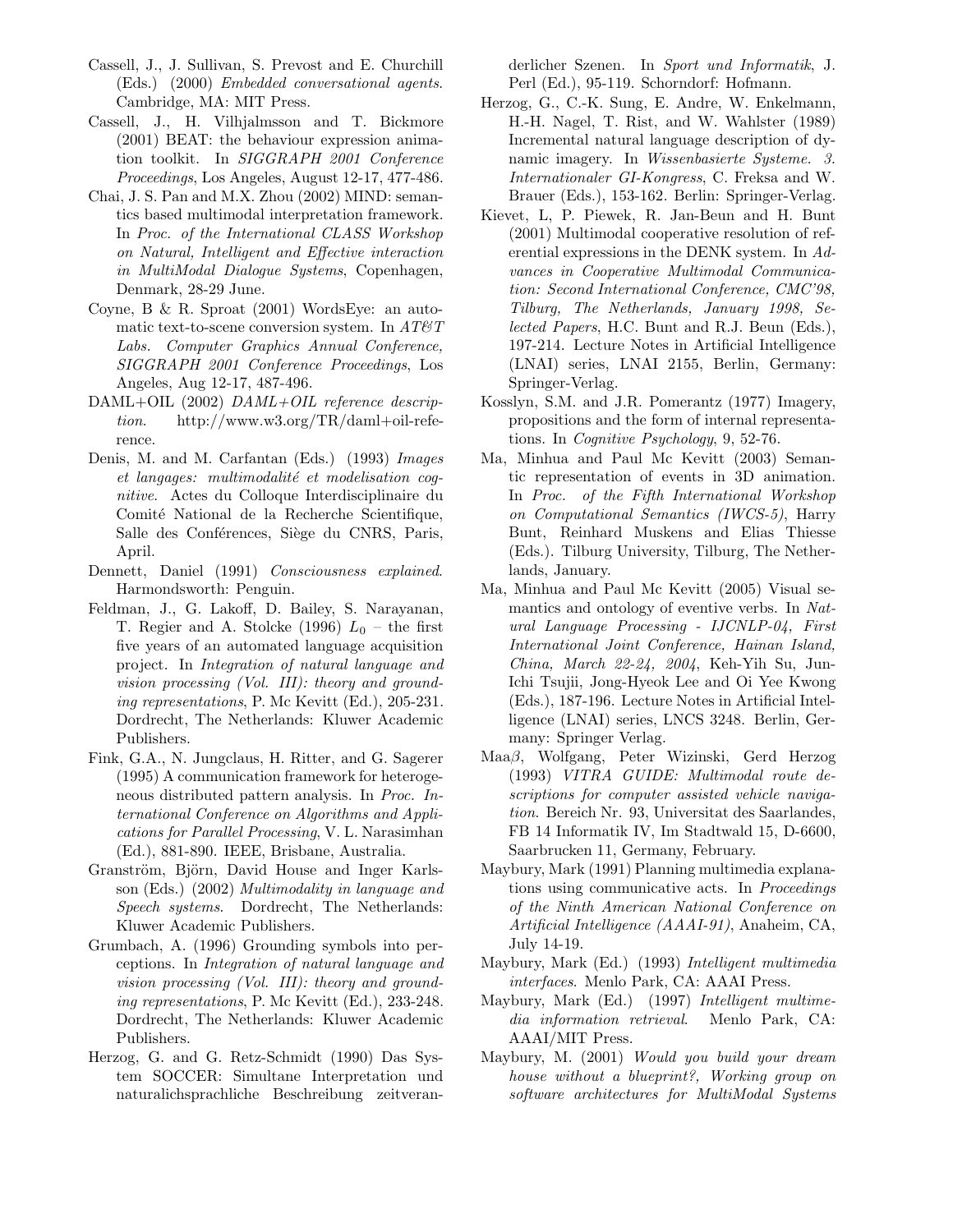(WG 3). International Seminar on Coordination and Fusion in MultiModal Interaction, Schloss Dagstuhl International Conference and Research Center for Computer Science, Wadern, Saarland, Germany, 29 October - 2 November. (http://www.dfki.de/˜wahlster/ Dagstuhl Multi Modality/WG 3 The Architecture Dream Team/index.html).

- Maybury, Mark and Wolfgang Wahlster (Eds.) (1998) Readings in intelligent user interfaces. Los Altos, CA: Morgan Kaufmann Publishers.
- Mc Kevitt, Paul (1994) Visions for language. In Proceedings of the Workshop on Integration of Natural Language and Vision processing, Twelfth American National Conference on Artificial Intelligence (AAAI-94), Seattle, Washington, USA, August, 47-57.
- Mc Kevitt, Paul (Ed.) (1995/1996) Integration of Natural Language and Vision Processing (Vols. I-IV). Dordrecht, The Netherlands: Kluwer-Academic Publishers.
- Mc Kevitt, Paul (2000) CHAMELEON meets spatial cognition. In Spatial cognition, Sean O Nuallain (Ed.), 149-170. US: John Benjamins, Also in, Proceedings of MIND-III: The Annual Conference of the Cognitive Science Society of Ireland, Theme: Spatial Cognition, Mary Hegarty and Seán O Nualláin (Eds.), Part II, 70-87. Dublin City University (DCU), Dublin, Ireland, August, 1998.
- Mc Kevitt, Paul and Paul Dalsgaard (1997) A frame semantics for an IntelliMedia TourGuide. In Proceedings of the Eighth Ireland Conference on Artificial Intelligence (AI-97), Volume 1, 104-111. University of Ulster, Magee, Derry, Northern Ireland, September.
- Mc Kevitt, Paul, Seán Ó Nualláin and Conn Mulvihill (Eds.) (2002) Language, vision and music. Amsterdam, The Netherlands: John Benjamins Publishing Co..
- Minsky, M. (1975) A Framework for representing knowledge. In Readings in knowledge representation, R. Brachman and H. Levesque (Eds.), 245- 262. Los Altos, CA: Morgan Kaufmann.
- Narayanan, S., D. Manuel, L. Ford, D. Tallis & M. Yazdani (1995) Language visualisation: applications and theoretical foundations of a primitivebased approach. In Integration of Natural Language and Vision Processing (Volume II): Intelligent Multimedia, P. Mc Kevitt (Ed.), 143-163. Dordrecht, The Netherlands: Kluwer Academic Publishers.
- Neumann, B. and H.-J. Novak (1986) NAOS: Ein System zur naturalichsprachlichen Beschreibung zeitveranderlicher Szenen. In Informatik. Forschung und Entwicklung, 1(1): 83-92.
- Okada, Naoyuki (1996) Integrating vision, motion and language through mind. In Integration of Natural Language and Vision Processing, Volume IV, Recent Advances, Mc Kevitt, Paul (ed.), 55-80. Dordrecht, The Netherlands: Kluwer Academic Publishers.
- Okada, Naoyuki (1997) Integrating vision, motion and language through mind. In Proceedings of the Eighth Ireland Conference on Artificial Intelligence (AI-97), Volume 1, 7-16. University of Ulster, Magee, Derry, Northern Ireland, September.
- OWL (2002) Feature synopsis for OWL Lite and OWL. http://www.w3.org/TR/WD-owlfeatures-2020729/.
- Partridge, Derek (1991) A new guide to Artificial Intelligence. Norwood, New Jersey: Ablex Publishing Corporation.
- Pentland, Alex (Ed.) (1993) Looking at people: recognition and interpretation of human action. IJCAI-93 Workshop (W28) at The 13th International Conference on Artificial Intelligence (IJCAI-93), Chambéry, France, EU, August.
- Pylyshyn, Zenon (1973) What the mind's eye tells the mind's brain: a critique of mental imagery. In Psychological Bulletin, 80, 1-24.
- Reithinger, N. (2001) Media coordination in SmartKom. International Seminar on Coordination and Fusion in MultiModal Interaction, Schloss Dagstuhl International Conference and Research Center for Computer Science, Wadern, Saarland, Germany, 29 October - 2 November. (http://www.dfki.de/˜wahlster/Dagstuhl Multi Modality/Media Coordination In SmartKom/index.html).
- Reithinger, N., C. Lauer and L. Romary (2002) MI-AMM - Multidimensional information access using multiple modalities. In Proc. of the International CLASS Workshop on Natural, Intelligent and Effective interaction in MultiModal Dialogue Systems, Copenhagen, Denmark, 28-29 June.
- Retz-Schmidt, Gudala (1991) Recognizing intentions, interactions, and causes of plan failures. In User Modelling and User-Adapted Interaction, 1: 173- 202.
- Retz-Schmidt, Gudala and Markus Tetzlaff (1991) Methods for the intentional description of image sequences. Bereich Nr. 80, Universitat des Saarlandes, FB 14 Informatik IV, Im Stadtwald 15, D-6600, Saarbrucken 11, Germany, EU, August.
- Rich, Elaine and Kevin Knight (1991) Artificial Intelligence. New York: McGraw-Hill.
- Rickheit, Gert and Ipke Wachsmuth (1996) Collaborative Research Centre "Situated Artificial Communicators" at the University of Bielefeld, Germany. In Integration of Natural Language and